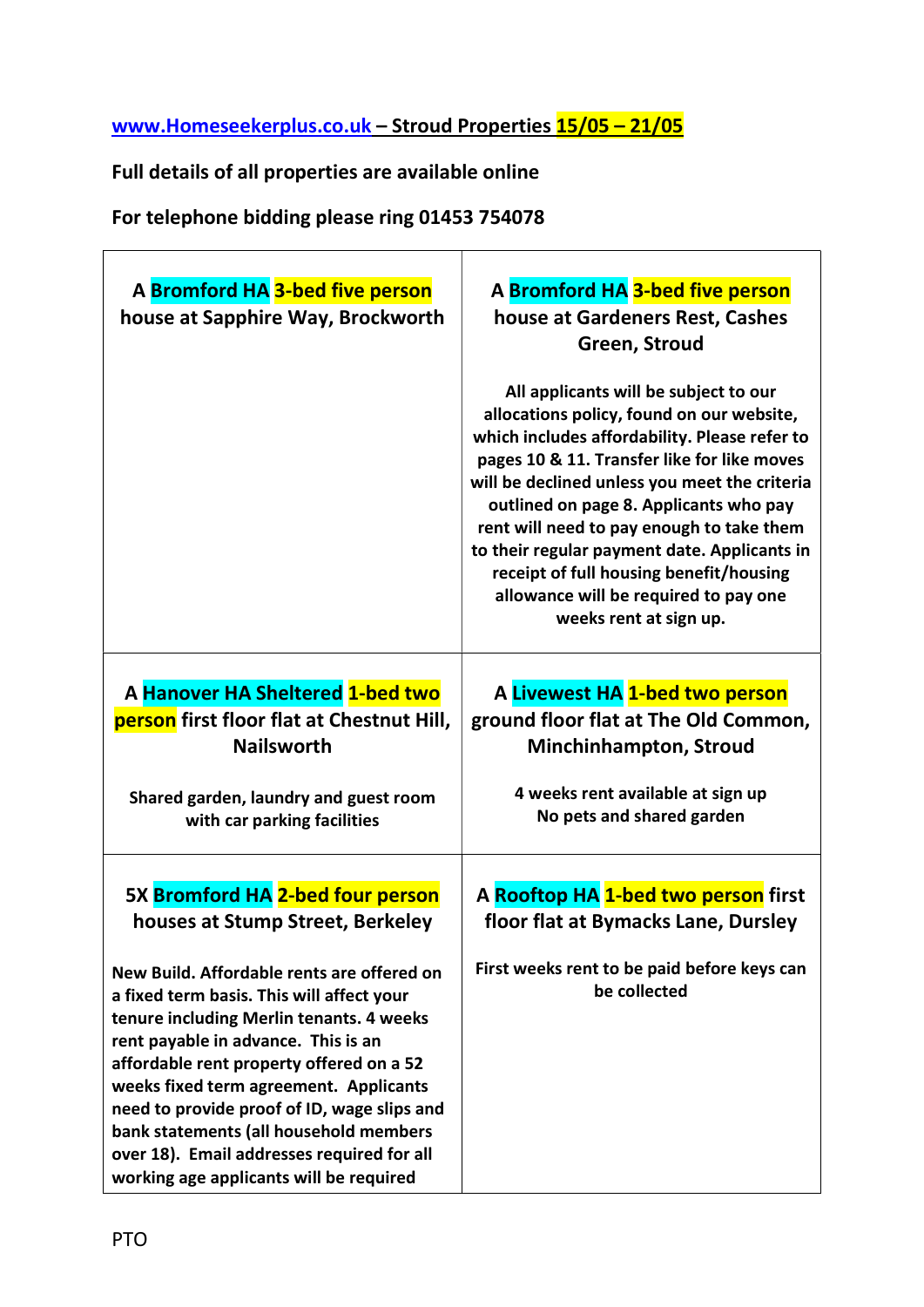| A Santuary HA 2-bed four person first                                                                                                                                           | A 2-bed four person house at Park        |
|---------------------------------------------------------------------------------------------------------------------------------------------------------------------------------|------------------------------------------|
| floor flat at Hunts Grove Drive,                                                                                                                                                | <b>Road, Stonehouse</b>                  |
| <b>Hardwicke</b>                                                                                                                                                                | 1 months rent required at sign up        |
| Rent payment payable before sign up.                                                                                                                                            | Property is currently undergoing         |
| Off Road parking and no pets                                                                                                                                                    | refurbishment                            |
| A 2-bed four person first floor flat at                                                                                                                                         | A 2-bed three person first floor flat at |
| <b>Somerset Avenue, Dursley</b>                                                                                                                                                 | <b>Welling Close, Dursley</b>            |
| 1 months rent required at sign up                                                                                                                                               | 1 months rent required at sign up        |
| A 2-bed four person first floor flat at<br><b>Frederick Thomas Road, Cam, Dursley</b><br>1 months rent required at sign up<br>Property is currently undergoing<br>refurbishment |                                          |

 $\overline{1}$ 

٦